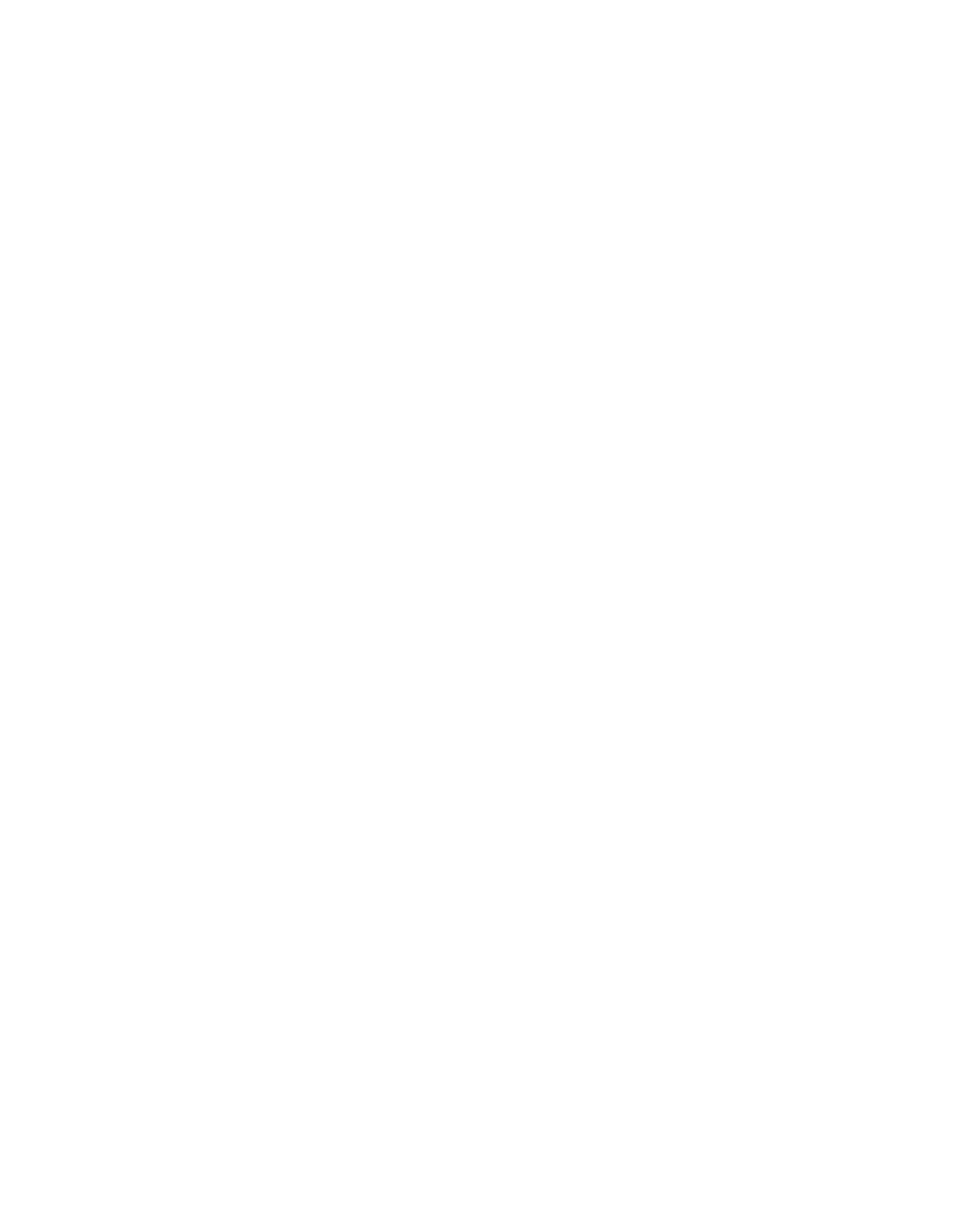## **Welcome**

Whether you're a regular part of our church family or are attending a service for the first time, we're glad that you're with us today.

We kindly ask that you silence your mobile devices as we prepare for worship.

## **Reflection**

If you think of this world as a place intended simply for our happiness, you find it quite intolerable: think of it as a place of training and correction and it's not so bad. Imagine a set of people all living in the same building. Half of them think it is a hotel, the other half think it is a prison. Those who think it a hotel might regard it as quite intolerable and those who thought it was a prison might decide that it was really surprisingly comfortable. So that what seems the ugly doctrine is one that comforts and strengthens you in the end. The people who try to hold an optimistic view of this world would become pessimists: the people who hold a pretty stern view of it become optimistic.

C.S. Lewis, *God in the Dock*, p. 41

## **Call to Worship – Psalm 126**

Leader: When the LORD restored the fortunes of Zion, we were like those who dream.

*All: Then our mouth was filled with laughter, and our tongue with shouts of joy; then they said among the nations, "The LORD has done great things for them." The LORD has done great things for us; we are glad.* 

Leader: Restore our fortunes, O LORD, like streams in the desert!

*All: Those who sow in tears shall reap with shouts of joy! He who goes out weeping, bearing the seed for sowing, shall come home with shouts of joy, bringing his sheaves with him.*

# **Prayer of Adoration (Concluded by the Lord's Prayer)**

*All: Our Father, who art in heaven, hallowed be thy name. Thy kingdom come, thy will be done, on earth as it is in heaven. Give us this day our daily bread, and forgive us our debts as we forgive our debtors. And lead us not into temptation, but deliver us from evil. For thine is the kingdom, and the power, and the glory, forever and ever. Amen.*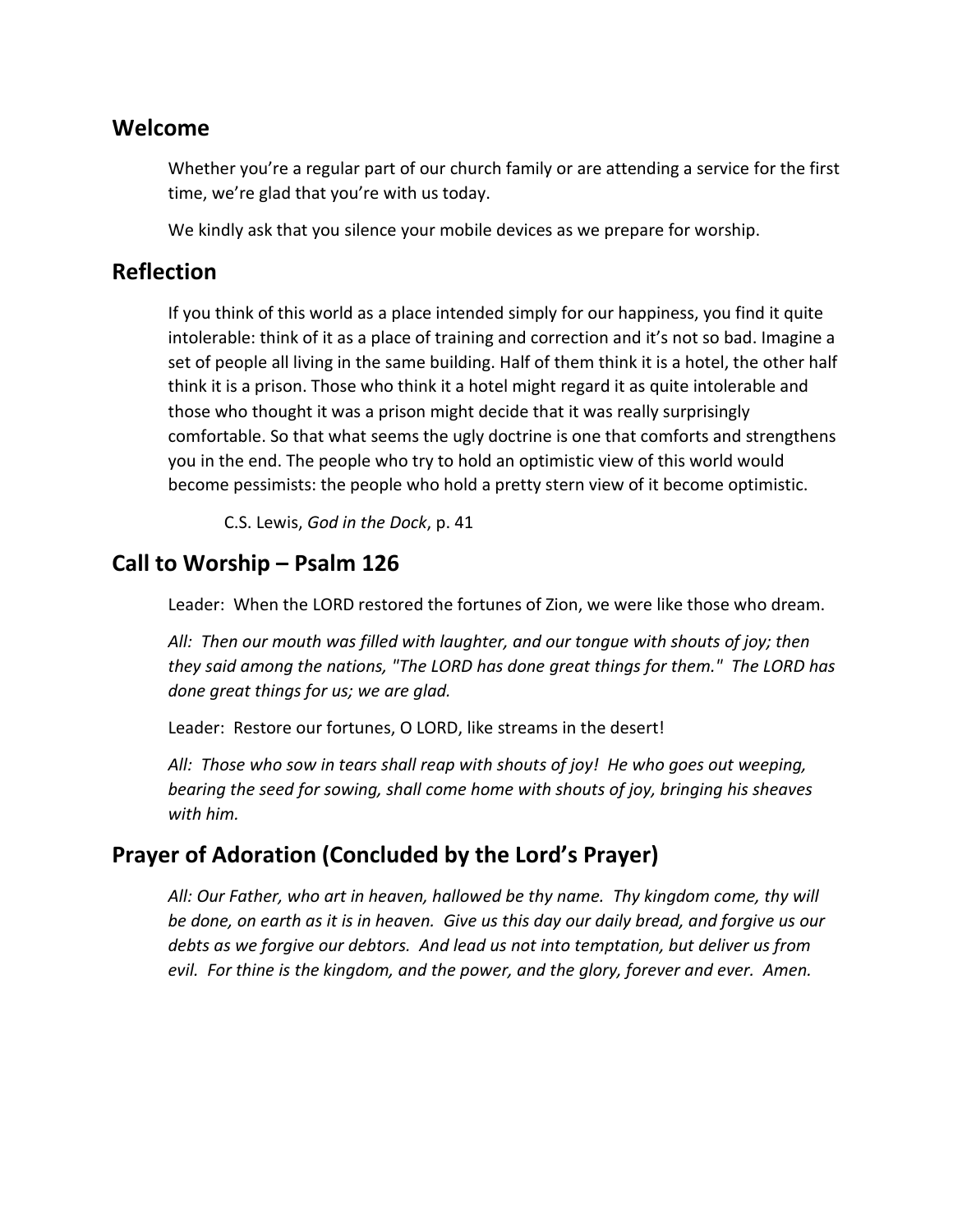## **Who Is Like Our God**

Where can I run in times of trouble? Where can I turn when hope seems lost? I find my strength within Your shelter; You will not fail when the night is long.

#### *Chorus*

Who is like our God? Mighty in the battle; Your majesty be lifted high. Who is like our God? He reaches for the broken; Jesus hears me when I cry.

How can it be that You are for me? Though I am weak, Your love is strong. You are my Light and my Salvation; in Your name alone, I overcome.

#### *Bridge*

Who else could help us? Who else could save? Who else could overcome the power of the grave? Who else could heal us; break ev'ry chain? There is no one no one else; there is no one no one else.

*CCLI Song # 7003272, Lyrics and Music: Ed Cash, Franni Cash, Jason Ingram, Laura Story, Matt Maher*

## **Who You Say I Am**

Who am I that the highest King, would welcome me? I was lost but He brought me in; Oh, His love for me; Oh, His love for me!

#### *Chorus*

Who the Son sets free, oh, is free indeed; I'm a child of God, yes, I am. In my Father's house, there's a place for me; I'm a child of God, yes, I am.

Free at last, he has ransomed me; His grace runs deep. While I was a slave to sin, Jesus died for me; Yes, He died for me! *(Chorus)*

#### *Bridge*

I am chosen, not forsaken; I am who You say I am. You are for me, not against me; I am who You say I am. I am who You say I am. *(Chorus)*

*Lyrics and Music: Ben Fielding and Reuben Morgan© 2017 Hillsong Music Publishing*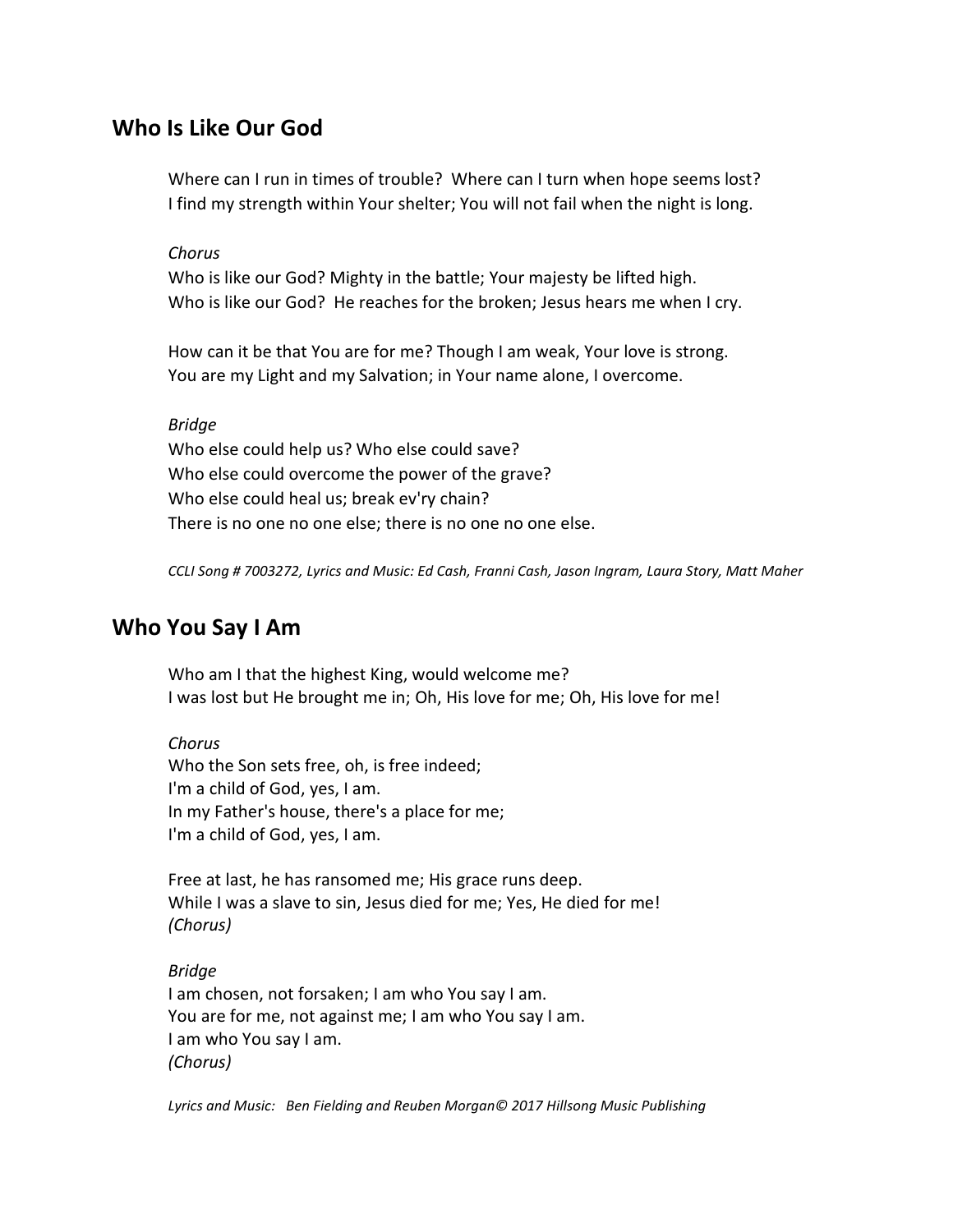# **Confessional Reading – Colossians 3:1-4**

<sup>1</sup> Since then you have been raised with Christ, seek the things that are above, where Christ is, seated at the right hand of God.  $<sup>2</sup>$  Set your minds on things that are above, not</sup> on things that are on earth.  $3$  For you have died, and your life is hidden with Christ in God. <sup>4</sup> When Christ who is your life appears, then you also will appear with him in glory.

# **Confession of Sin**

Leader: Good and gracious Father, you sent your Son Jesus to be our door, our great shepherd who provides for us, protects us, and gives us passage and entrance into your heavenly kingdom.

*All: But we confess that we have sought our own way apart from you. In our pride, we have looked to other things to give us salvation, safety, and abundance. Forgive us for our sinful pursuits and self-reliance. May your Spirit remind us that we have all we need in Christ alone. Amen.*

# **Private Confession**

# **Words of Encouragement — Isaiah 43:25**

Thus says the LORD, "I, even I, am he who blots out your transgressions, for my own sake, and remembers your sins no more."

# **Hark! the Voice of Love and Mercy**

Hark, the voice of love and mercy, sounds aloud from Calvary! See, it rends the rocks asunder, shakes the earth and veils the sky! "It is finished, It is finished," Hear the dying Savior cry. (repeat)

"It is finished," O what pleasure, do these charming words afford. Heavenly blessings, without measure, flow to us from Christ the Lord. "It is finished, it is finished," Saints the dying words record. (repeat)

Finished all the types and shadows, of the ceremonial law; Finished all that God had promised; death and hell no more shall awe. "It is finished, it is finished," Saints from hence your comfort draw. (repeat)

Tune your harps anew, ye seraphs; join to sing the pleasing theme; Saints on earth and all in heaven, join to praise Immanuel's name. Hallelujah! Hallelujah! Glory to the bleeding lamb! (repeat)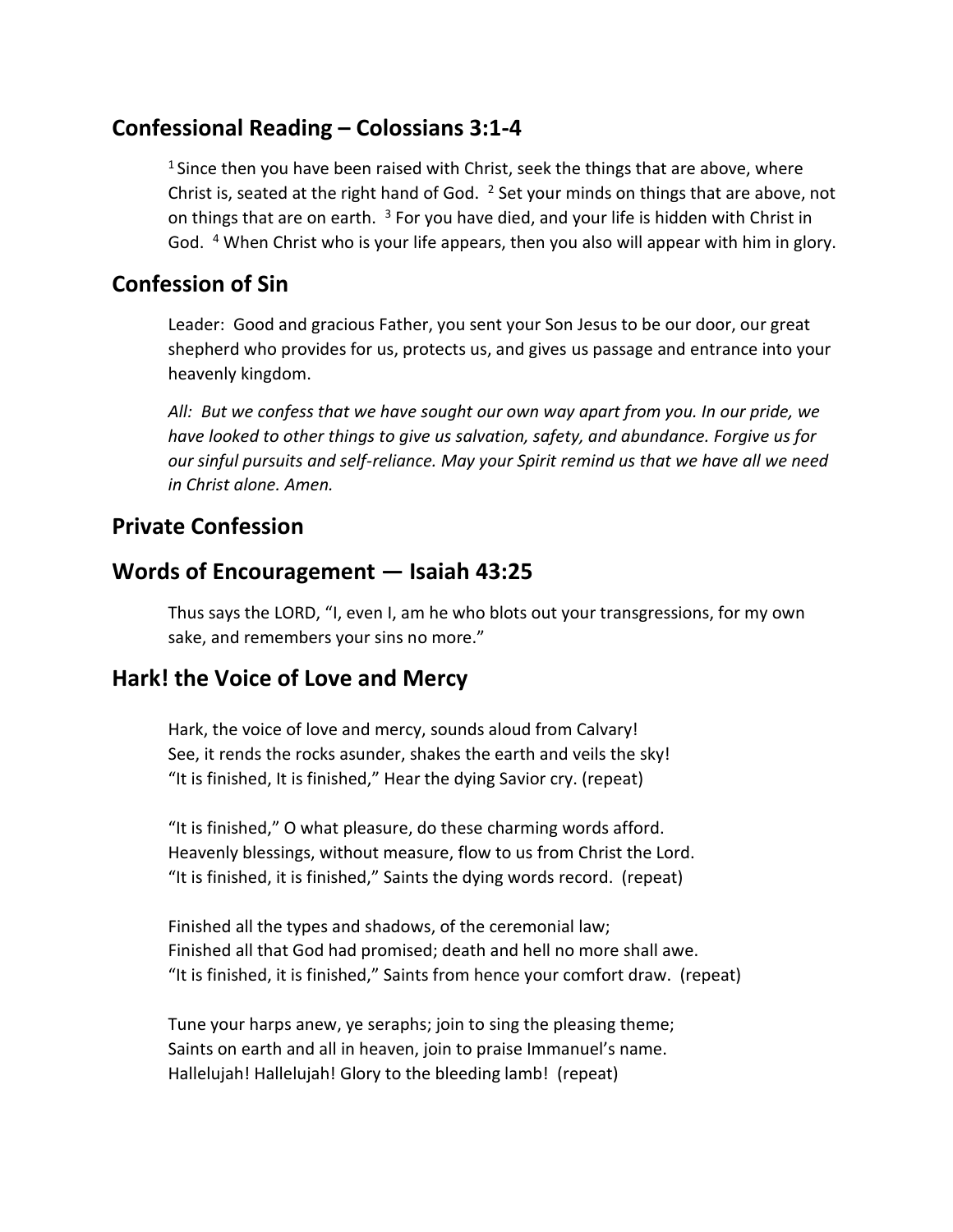# **Congregational Prayer**

# **Children's Recessional**

# **Sermon – The Enduring City**

# **Scripture Reading – Nehemiah 6:15-16 (NIV)**

<sup>15</sup> So the wall was completed on the twenty-fifth of Elul, in fifty-two days. <sup>16</sup> When all our enemies heard about this, all the surrounding nations were afraid and lost their selfconfidence, because they realized that this work had been done with the help of our God.

## Outline:

- 1. The walls of the city completed
- 2. The city which is to come
- 3. The One crucified outside the city walls

## Figure A.

Revelation 21:10-11  $^{10}$  And one of the seven angels carried me away in the Spirit to a great, high mountain, and showed me the holy city Jerusalem coming down out of heaven from God, <sup>11</sup> having the glory of God, its radiance like a most rare jewel, like a jasper, clear as crystal.

## Figure B.

Hebrews 11:9  $9By$  faith Abraham went to live in the land of promise, as in a foreign land, living in tents with Isaac and Jacob, heirs with him of the same promise.  $10$  For he was looking forward to the city that has foundations, whose designer and builder is God.

Hebrews 13:14  $14$  For here we have no lasting city, but we seek the city that is to come.

## Figure C.

Colossians 3:1 1 Since then you have been raised with Christ, seek the things that are above, where Christ is, seated at the right hand of God. 2 Set your minds on things that are above, not on things that are on earth.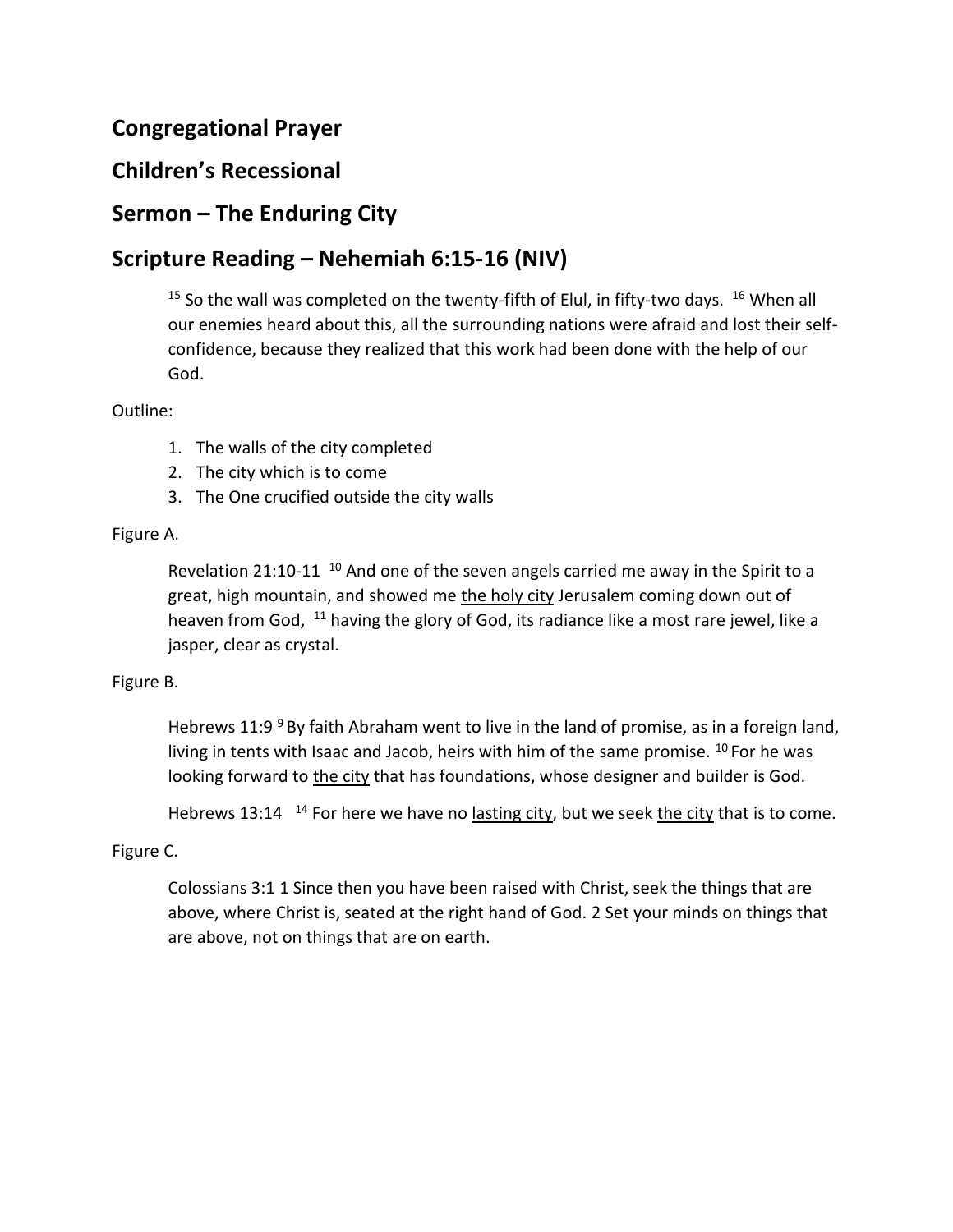#### Figure D.

Revelation 21:23-26  $^{23}$  And the city has no need of sun or moon to shine on it, for the glory of God gives it light, and its lamp is the Lamb.  $^{24}$  By its light will the nations walk, and the kings of the earth will bring their glory into it, <sup>25</sup> and its gates will never be shut by day- and there will be no night there. <sup>26</sup> They will bring into it the glory and the honor of the nations.

#### Figure E.

The new heavens and the new earth the Lord has promised will be a continuation, purified by fire, of the creation we now know. There is no reason to believe that the cultural dimensions of earthly reality (except insofar as they are involved in sin) will be absent from the new, glorified earth that is promised. In fact, John writes that "the kings of the earth will bring their splendor into it… The glory and the honor of the nations will be brought into it" (Rev. 21:24, 26). This very likely refers to the cultural treasures of mankind which will be purified by passing through the fires of judgment, like gold in a crucible.

Albert M. Wolters, *Creation Regained: Biblical Basics for a Reformational Worldview* (Grand Rapids: Eerdmans, 2nd edition, 2005), p. 47.

## Figure F.

Matthew 6:19-21 <sup>19</sup> "Do not lay up for yourselves treasures on earth, where moth and rust destroy and where thieves break in and steal, <sup>20</sup> but lay up for yourselves treasures in heaven, where neither moth nor rust destroys and where thieves do not break in and steal.

#### Figure G.

Suppose your home is in America, but you're visiting France for three months, living in a hotel. You're told you can't bring anything back on your flight home. But you can earn money in France and send deposits home.

Would you fill your hotel room with expensive furniture and art? Of course not. You would spend only what you needed on the temporary residence, sending your treasures ahead so they'd be waiting for you when you got home.

Randy Alcorn, *The Treasure Principle*, p. 49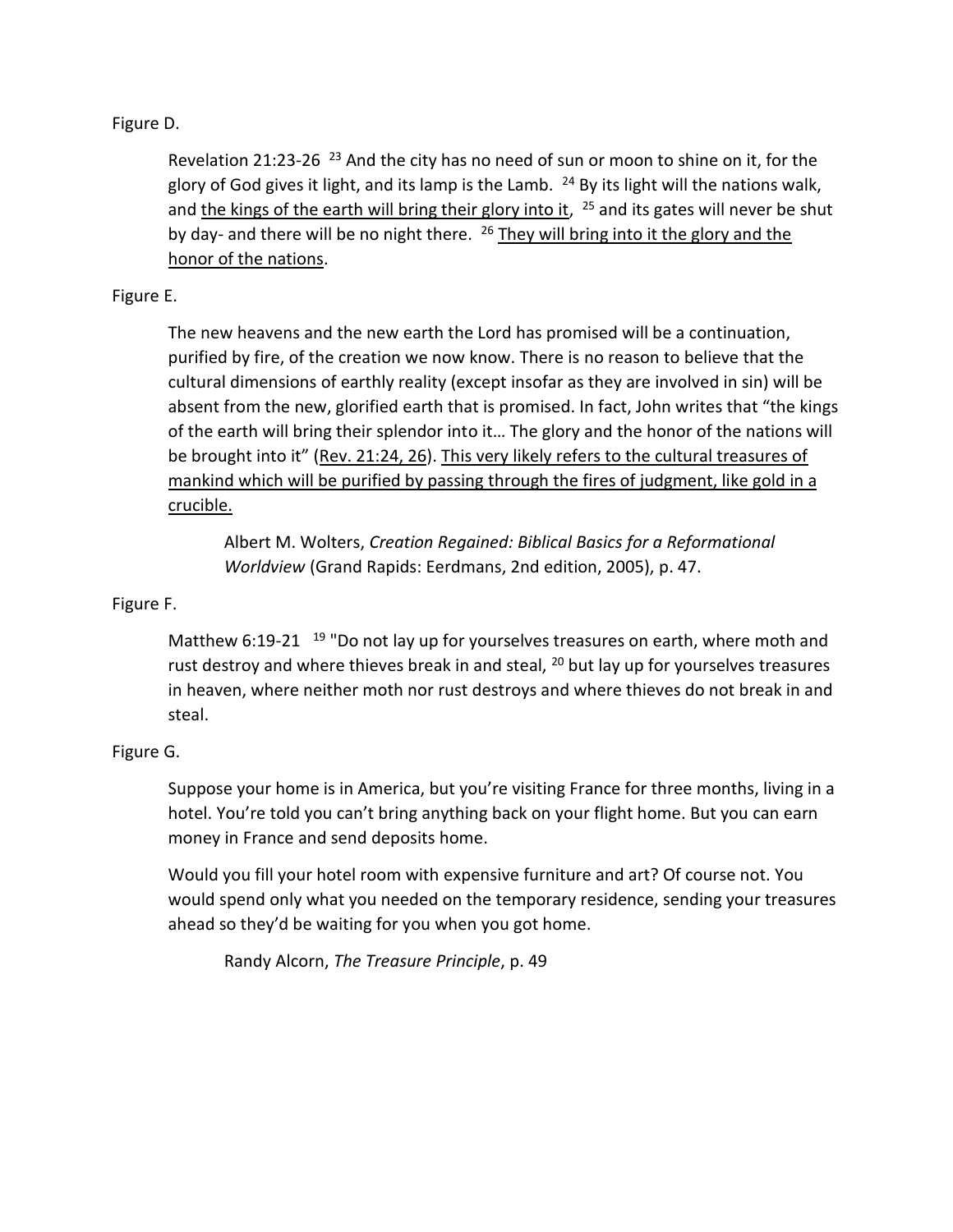#### Figure H.

I think the Lord must find it difficult to teach us that here we have *no* continuing city. 'This is *not* your rest'; I often think of that. We know it, but we don't find it easy to live as if it were true. More and more I feel that we *are* what the Bible says we are – strangers and pilgrims. And all the things that happen are meant to emphasize that.

Amy Carmichael, *Candles in the Dark,* (London: Triangle, 1981) p. 60

#### Figure I.

John 19:16-17  $16$  So Pilate delivered Jesus over to them to be crucified. So they took Jesus,  $17$  and he went out [of the city], bearing his own cross to the place called the place of a skull, which in Aramaic is called Golgotha.

## Figure J.

Hebrews  $13:12$ -14  $12$  So Jesus also suffered outside the gate in order to sanctify the people through his own blood.  $13$  Therefore let us go to him outside the camp and bear the reproach he endured.  $14$  For here we have no lasting city, but we seek the city that is to come.

# **Celebration of the Lord's Supper**

Christ Presbyterian Church welcomes all baptized Christians who actively trust in Jesus Christ for salvation, who are willing to forsake their sin, and who are members of congregations that proclaim the gospel, to receive the Holy Communion with us. Baptized children are welcome to receive Communion after they profess faith and are received as communicant members. If you are not able to receive Communion, please speak with Pastor Matt after the service to learn how to receive Jesus Christ.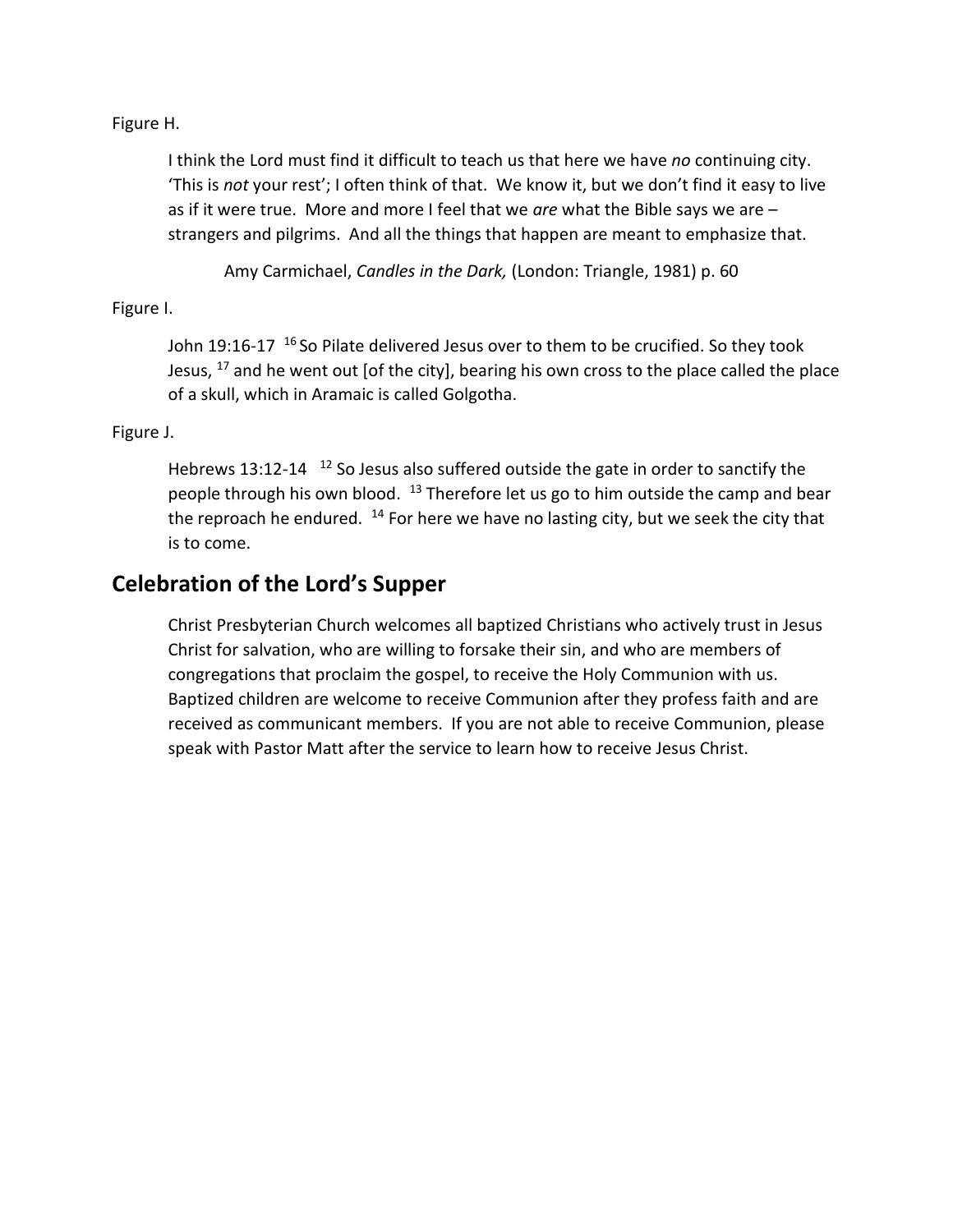## **On Jordan's Stormy Banks**

On Jordan's stormy banks I stand, and cast a wishful eye, To Canaan's fair and happy land, where my possessions lie.

All o'er those wide extended plains, shines one eternal day; There God the Son forever reigns, and scatters night away.

*Chorus: I am bound (I am bound) I am bound (I am bound) I am bound for the promised land, I am bound (I am bound) I am bound (I am bound) I am bound for the promised land.*

No chilling winds nor poisonous breath, can reach that healthful shore; Sickness, sorrow, pain and death, are felt and feared no more. *Chorus*

When shall I reach that happy place, and be forever blessed? When shall I see my Father's face, and in His bosom rest? *Chorus*

*Words: Samuel Stennett, 1787, Music Christopher Miner, ©1997 Christopher Miner Music*

## **Benediction – Jude 24-25**

Now to him who is able to keep you from stumbling and to present you before his glorious presence without fault and with great joy— to the only God our Savior be glory both now and forevermore.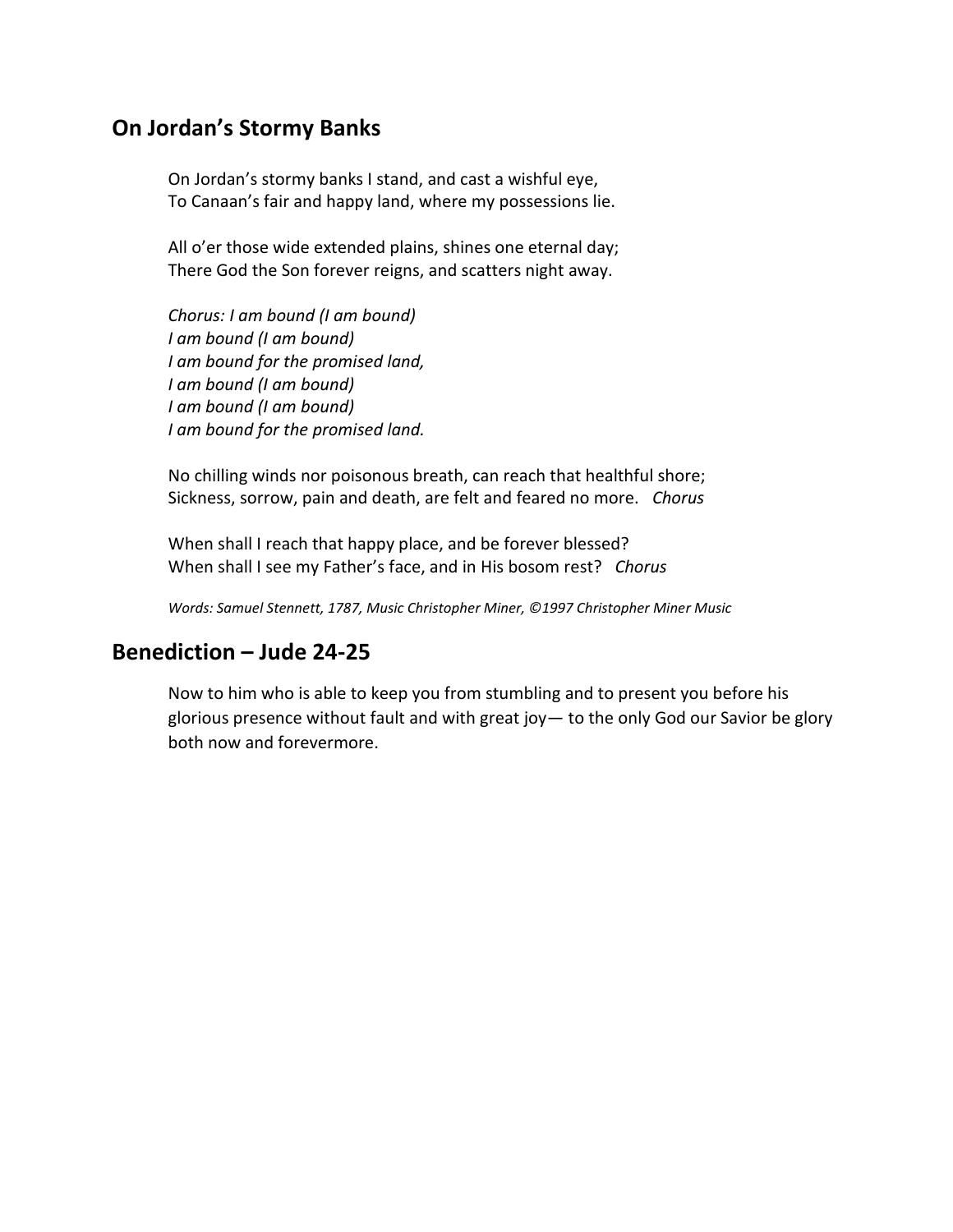## **Announcements**

#### *Public Thanks to the Yoon Family*

Today is the final Saturday that the Yoons will teach Covenant Kids. We want to honor them for the time and energy that they invested to prepare the lessons, instruct the kids, and to attend the online worship service. We appreciate them teaching such a wide age range and for persevering through the unknowns of COVID. If your child has benefited from their instruction this summer, then we kindly ask that you express to thanks to David and Jinny.

#### *Gratitude to Shady Grove Presbyterian Church*

Today marks our final service at Shady Grove. They've been gracious hosts. Our initial agreement was for only three months, but they've allowed us to meet for a full calendar year. If you would, please sign the thank you letter at the front of the worship service before you leave.

#### *Deacon and Elder Prayer Meeting*

The church officers will convene for prayer this Wednesday, September 1 at 7:15pm.

#### *New Sermon Series*

Next Sunday, September 5<sup>th</sup>, we'll start a new sermon series titled: Secure and Significant. When we apprehend our security and worth in Christ, we're able to love those around us in profound ways.